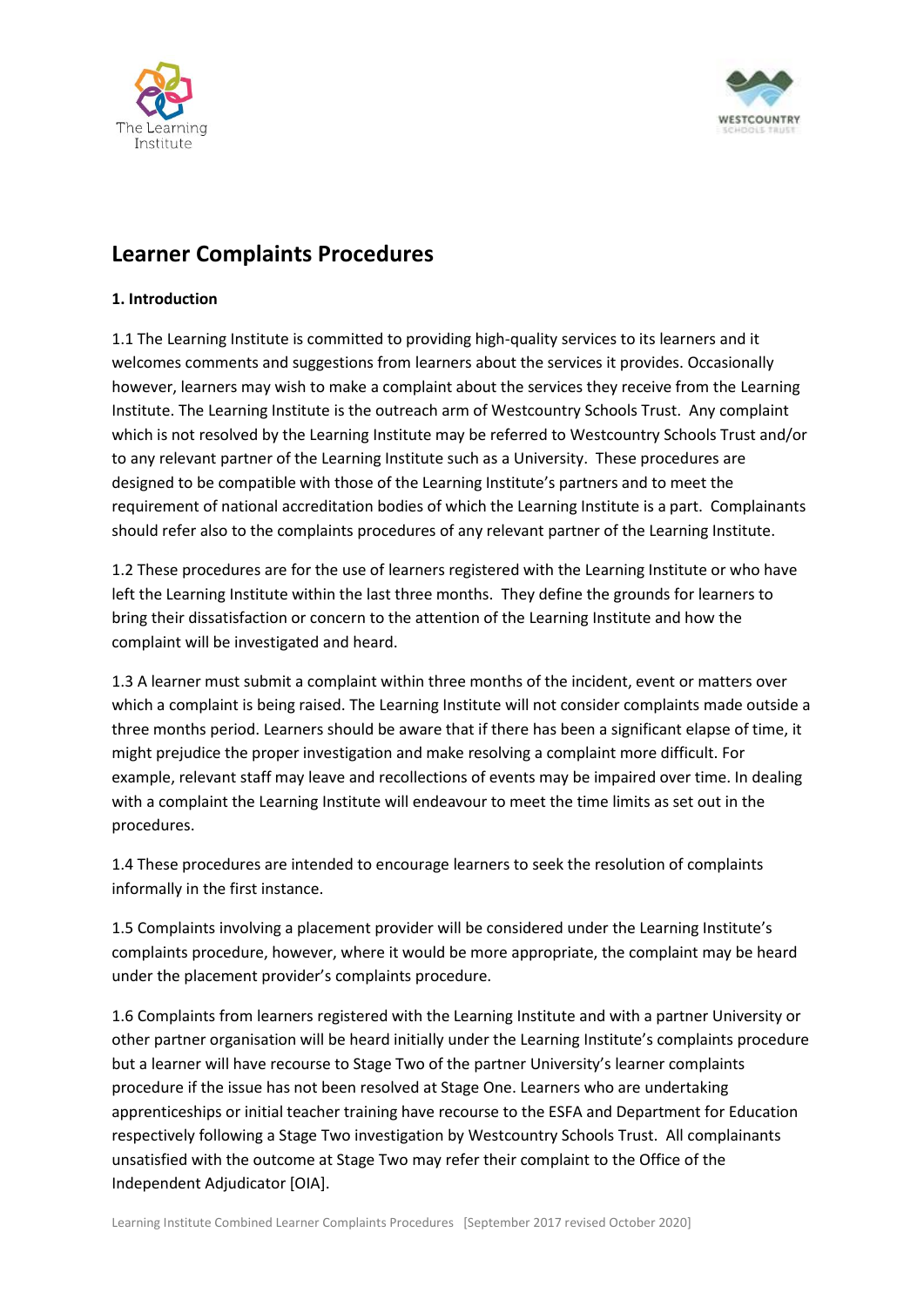



1.7 The Learning Institute seeks to resolve all complaints through our internal processes: if a learner starts legal proceedings against the Learning Institute, any complaint will be paused until those proceedings are complete.

1.8 Collective complaints will be managed on a case-by-case basis depending on the nature of the complaint. Each individual learner of the collective complaint must provide their individual details in a signed letter of complaint, together with independent confirmation of their support for the complaint, and willingness to engage in the complaint process. A collective complaint will be managed in the same way as an individual complaint.

# **2. Principles**

2.1 No learner making a complaint under these procedures, whether successfully or otherwise, will be treated less favourably than would have been the case had a complaint not been made.

2.2 All parties are expected to make reasonable efforts to resolve matters on an informal basis before moving to the formal stages of the process. It is in the interests of the learner and the Learning Institute and its partners that complaints are resolved as quickly as possible.

2.3 The Learning Institute will deal with all complaints confidentially, and expects all parties involved (including the learner) to respect this approach. Learners should recognise that it may be necessary to disclose details of a complaint to other persons or organisations for the purposes of investigating the complaint and seeking an effective resolution. Unless there are exceptional considerations, any person who is the subject of a complaint has the right to be supplied with a copy of the complaint, and to comment on it.

2.4 In the interests of the learner, the process should be simple and comprehensible. In this respect, the relationship of this procedure to others has been clarified.

2.5 Where a learner has declared a disability to the Learning Institute, the Learning Institute will endeavour to ensure that information is available to them at all stages of the procedure in appropriate formats, and that any reasonable adjustments are made to the associated proceedings to accommodate the learner's needs.

2.6 The learner has the right to be accompanied by a representative, who is not acting in a legal capacity, at any meeting arranged to discuss the complaint. The representative may be a member of the Learning Institute or a partner organisation such as a University, i.e.: a) a registered learner; b) a member of staff; c) a member of staff or an officer of a relevant Students' Union. The representative may also be a friend, family member or a workplace companion. Some University partners set different criteria for representatives at Stage Two and the complainant should seek information from the relevant partner's complaints procedures.

2.7 The learner making the complaint will be allowed reasonable time to seek advice for any meeting which forms part of the process.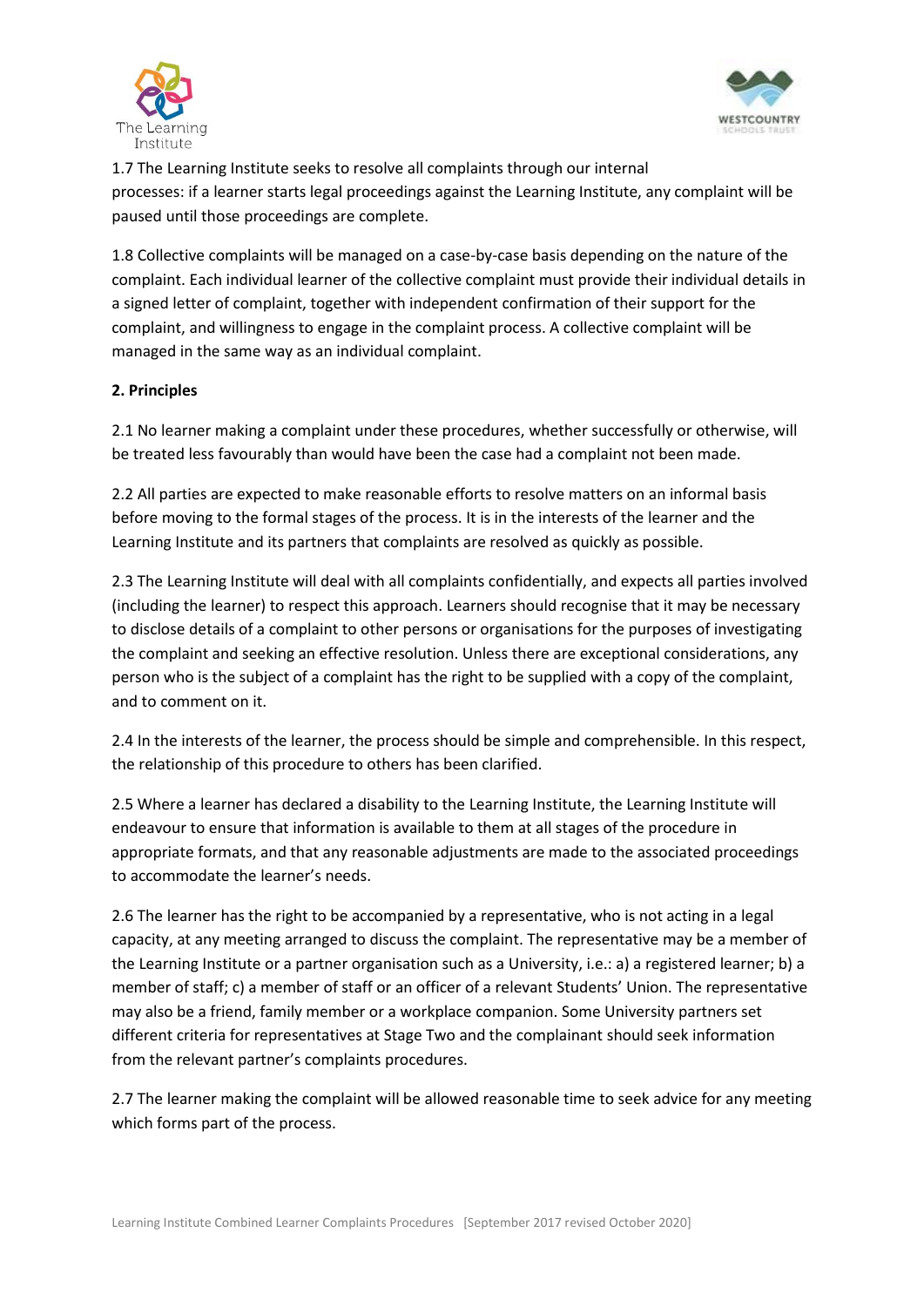



2.8 Where these Procedures state that certain actions will be taken within a specified timescale, and this is not possible (e.g. because of the timing or because key information takes longer to obtain) learners will be kept fully informed of the progress of their claim.

#### **3. Grounds for making a complaint**

3.1 The following list indicates examples of the type of complaint covered by the procedure:

a) Dissatisfaction with the quality of supervision and tuition;

b) Misleading information in prospectuses or in advertising or promotional material;

c) Deficiencies in standards of service provided by the Learning Institute (including support facilities such as accommodation or administrative services);

d) Inadequate facilities;

e) The behaviour of a member of Learning Institute staff towards a learner. Such complaints may be referred to the Staff Disciplinary Procedure at the discretion of the Westcountry Schools Trust;

f) Discrimination by the Learning Institute on the grounds of age, disability, gender, race, faith or sexual orientation.

3.2 The Learning Institute will not investigate complaints which are made anonymously.

3.3 The following list indicates examples of the type of complaint that are not covered by the procedure:

a) A request for a review of a decision of a Board of Examiners regarding learner progression, assessment and/or award. This is defined as an academic appeal and is dealt with under the separate learner academic appeals procedure of the relevant University partner. University partners will not normally investigate a complaint which is already being considered as part of a learner academic appeal;

b) A request for a review of a decision of a Mitigating Circumstances Committee. These are dealt with under the separate mitigating circumstances procedures of the relevant University partner;

d) A complaint against another learner. These are dealt with under the separate Learner Code of Conduct Procedures or the Harassment and Bullying procedures;

e) Complaints made by a third party on behalf of a learner;

f) Complaints about a University partner's admissions process. These are dealt with under the Admissions Complaints Procedure of the relevant University partner;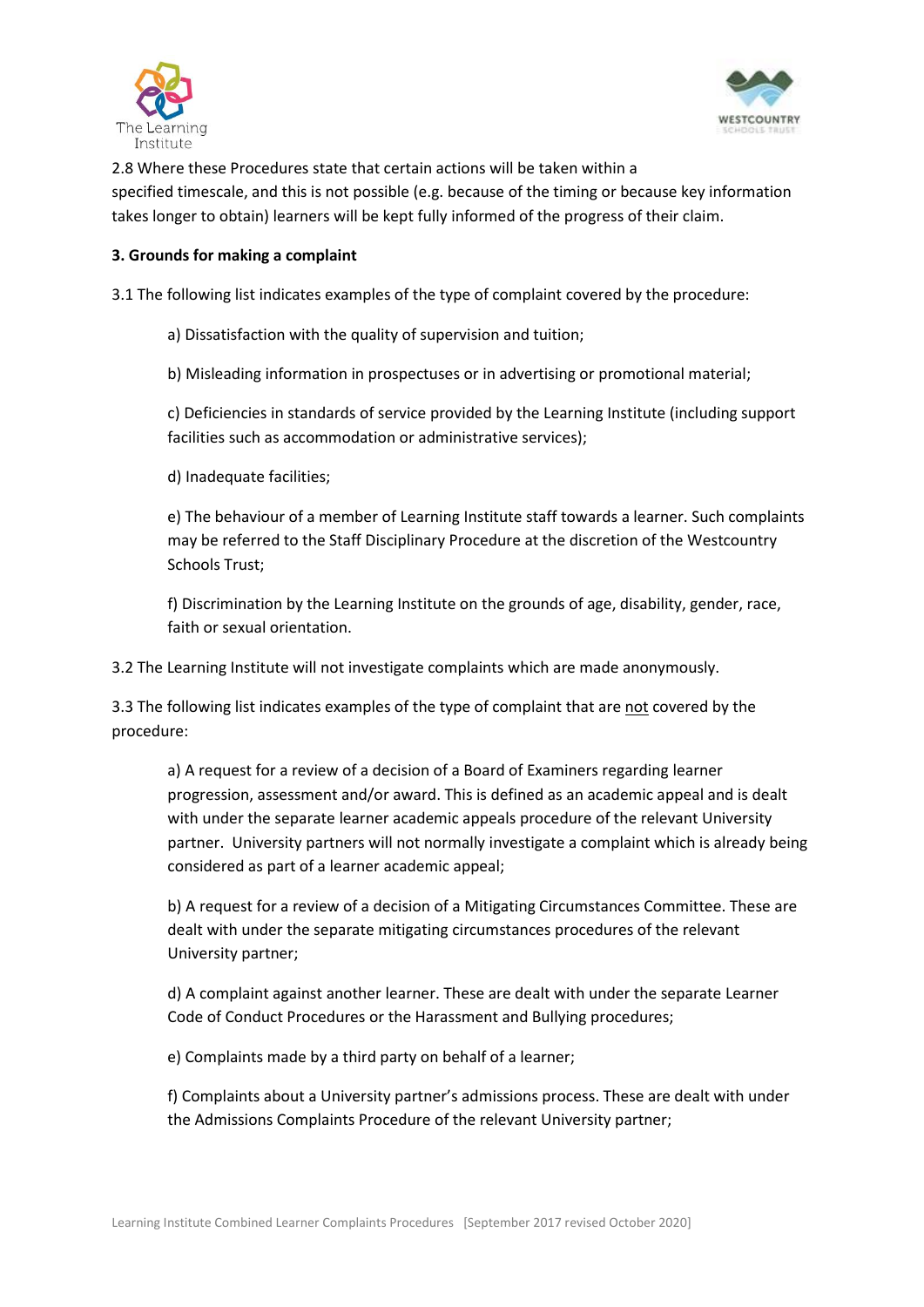



g) Complaints which relate to a learner's suitability to practise on programmes which include compulsory integral periods of professional placement will be dealt with under the Fitness to Practice Procedure;

h) A complaint which has not been raised within three months of the incident, event or matters over which a complaint is being raised.

# **4. Informal resolution**

4.1 Learners are expected to raise issues at an early stage. Complaints will normally be resolved locally by the senior member of Learning Institute staff concerned with, or responsible for the matter giving rise to the complaint.

4.2 The learner who has a complaint should first speak to the person who is immediately responsible for the situation or their course leader and try to resolve the cause of concern. These people are best placed to respond to the complaint and to resolve it quickly and effectively. The learner must make this initial approach as soon as possible after the event or series of events, which prompted the complaint.

4.3 Where a member of staff receives a complaint they should investigate promptly and with due regard for the learner's privacy and confidentiality. They should respond as soon as possible after the complaint is raised.

4.4 Complaints will not normally be considered at a higher level until it is established that the informal stage has been exhausted or cannot be practicably pursued.

# **5. Stage One – Review by senior member of Learning Institute staff**

5.1 In cases where a complaint is not resolved informally the learner must put their concerns in writing to the Director of the Learning Institute who will raise the matter with a relevant senior member of Learning Institute staff who will act as investigating officer. Where the complaint is about or directly involves the proposed investigating officer, the complaint will be considered by the Director of the Learning Institute who will act as investigating officer. Any complaint made against the Director of the Learning Institute is referred directly to Stage Two (see section 6 below).

5.2 For a complaint to be considered valid the letter must specify:

- a) the full name of the learner;
- b) the correct learner ID number
- c) reason(s) for complaint
- d) action(s) taken so far to resolve the issue
- e) desired resolution(s) of issue(s)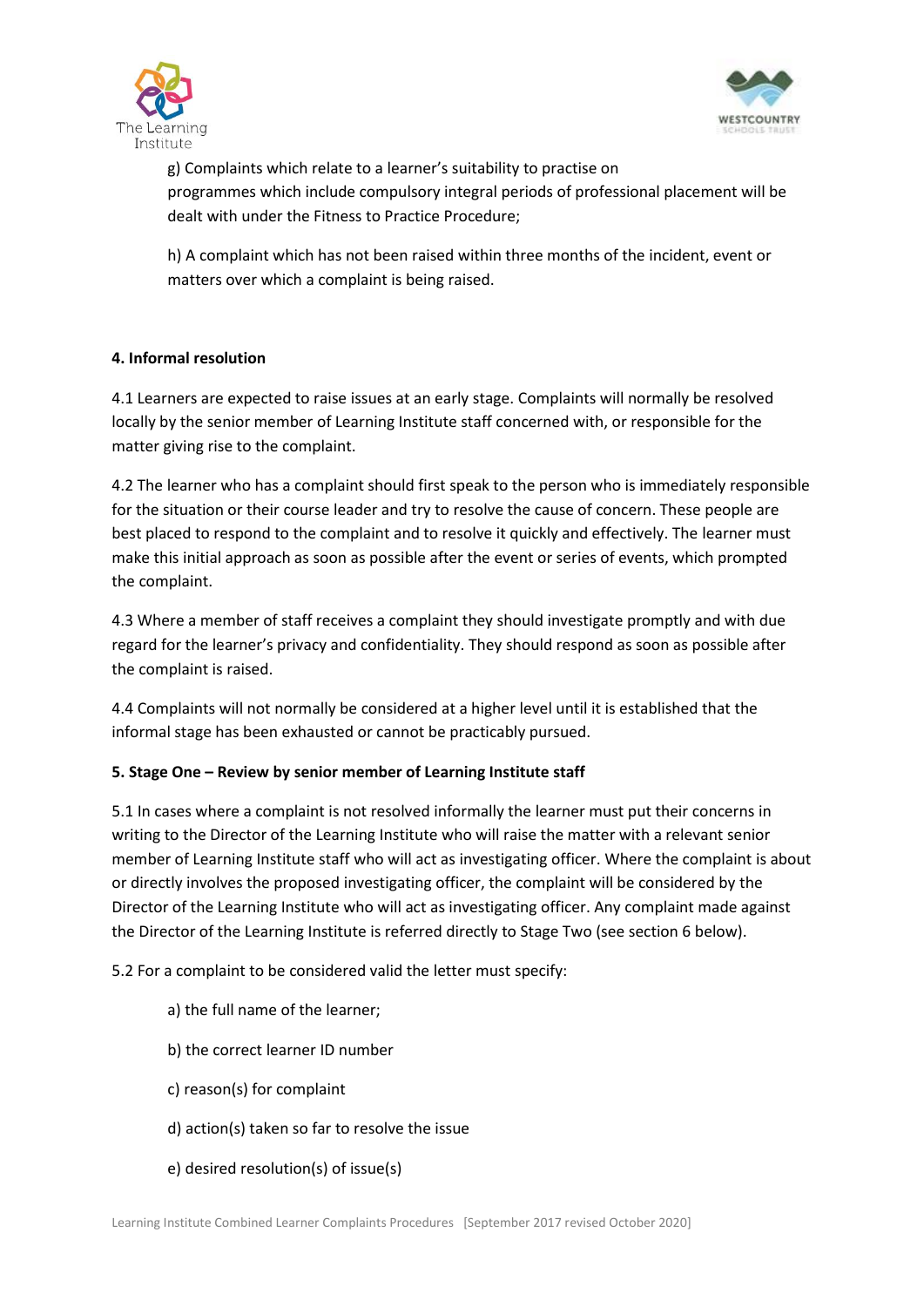



g) be signed and dated by the learner, unless it is impossible for the learner to sign;

h) be accompanied with the appropriate documentary evidence.

5.3 The learner should keep a copy of their letter of complaint and any other documentation submitted for their own records.

5.4 The Director of the Learning Institute will acknowledge receipt of the complaint and will forward the complaint to the investigating officer within three working days.

5.5 The investigating officer, after reviewing the case, may identify simple and remedial action which may be taken to remedy the complaint to the satisfaction of the learner. In such cases, the investigating officer will propose such action in writing to the learner and submit a report to the Director of the Learning Institute.

5.6 In cases where simple and remedial action cannot be taken, the complaint will be investigated by the investigating officer. The investigating officer may complete the investigation based upon the written submission submitted by the learner and meeting the other parties to the complaint. She/he may want to meet with the learner to discuss their complaint in more detail. This meeting should be arranged within ten working days of receiving the complaint. At this meeting the learner may be accompanied by a representative, who may participate in the proceedings. Other parties to the complaint may also be invited to attend the meeting at the discretion of the investigating officer.

5.7 The meeting will normally follow this format:

a) The learner will be asked to explain their complaint and present any supporting evidence, with the assistance of their representative as necessary, following which they may be asked questions by the investigating officer, and by any other parties to the complaint present;

b) If present, other parties to the complaint will then respond to the complaint, following which they may also be asked questions by the investigating officer and the learner. If not present, the investigating officer will make any necessary enquiries.

5.8 The investigating officer will prepare a full written response to their complaint, which will detail the nature of the complaint, the findings of any investigation carried out, the points covered in the meeting and any proposed resolution. The learner should receive this written response within twenty working days after the investigating officer has received the complaint. If this is not possible, the learner will be informed in writing of the progress being made towards the consideration of their complaint and given a timescale for completion. A copy of this response should be sent to the Director of the Learning Institute.

5.9 If the complaint is considered justified, the learner will be informed of the action taken to resolve or redress the complaint. If the complaint is not upheld, then the learner should receive an explanation of the reason for this decision.

# **6. Stage Two**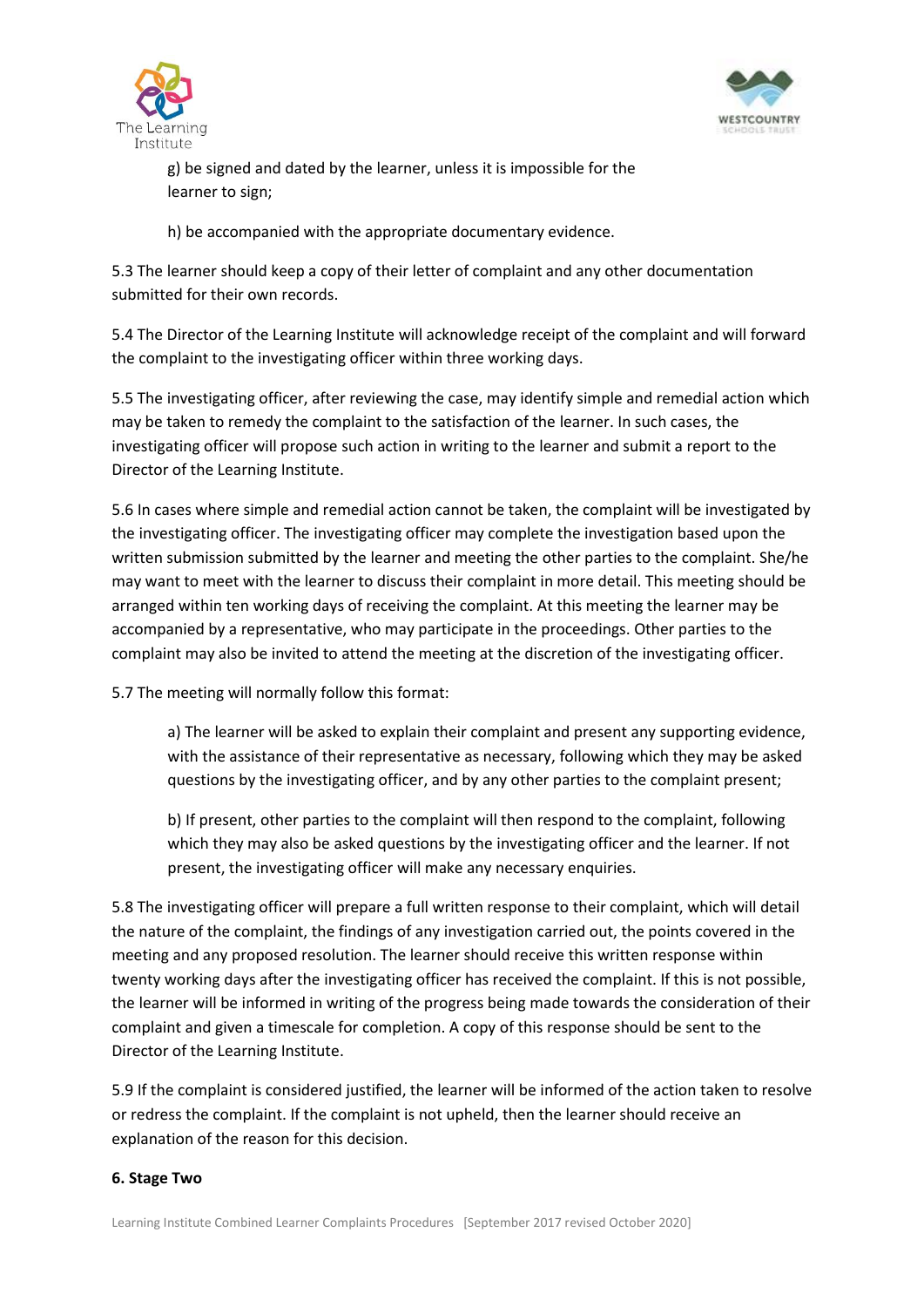



6.1 A learner who is not satisfied with the outcome of their complaint following the review by the Learning Institute investigating officer may request a final internal review of their complaint by writing to the Director of the Learning Institute. The request should be made within 10 working days of receiving the outcome of the Stage One investigation and clearly outline the reasons for taking matters to Stage Two. Requests for review received later than this will not be considered.

6.2 The Director of the Learning Institute will acknowledge receipt of the request to review a complaint within three working days. For learners also registered with a partner organisation such as a University, this request will be referred to the relevant University's complaints officer with a full copy of the complaint file. Complainants wishing to refer a claim to Stage Two with a partner organisation of the Learning Institute should proceed with reference to the relevant procedures of that partner.

6.3 For learners registered solely with the Learning Institute. The Director of the Learning Institute will refer the learner's request for Stage Two to the Chief Officer of Westcountry Schools Trust who will acknowledge receipt of the request to review a complaint within three working days.

6.4 Within ten working days of receiving the complaint, the request to review the complaint will be reviewed along with the original complaint and the associated evidence considered by the investigating officer at Stage One along with the final response prepared by the Director of the Learning Institute. Further evidence may be requested at this stage. The outcome of the review will find either:

a) That there are no grounds for taking the matter further. If this is the case, the learner will be advised accordingly in writing.

or

b) That there appears to be merit to case which should be easily remedied. If this is the case, the matter will be referred to the Director of the Learning Institute. The Director of the Learning Institute will review the complaint and provide a response to the learner within ten working days.

or

c) That there are grounds for consideration and further investigation, where appropriate. If this is the case, a Complaints Committee will be convened by the Chief Officer of Westcountry School Trust to hear the complaint. The Complaints Committee should be convened within 20 working days. If this is not possible, the learner will be informed in writing of the progress being made towards the consideration of their complaint and given a timescale for completion.

6.5 Membership of the Complaints Committee will normally consist of two members of senior staff of Westcountry Schools Trust unconnected to the Learning Institute and one trustee. Members will be appointed in a way which ensures that none of the members will have prior knowledge of or involvement with the complaint.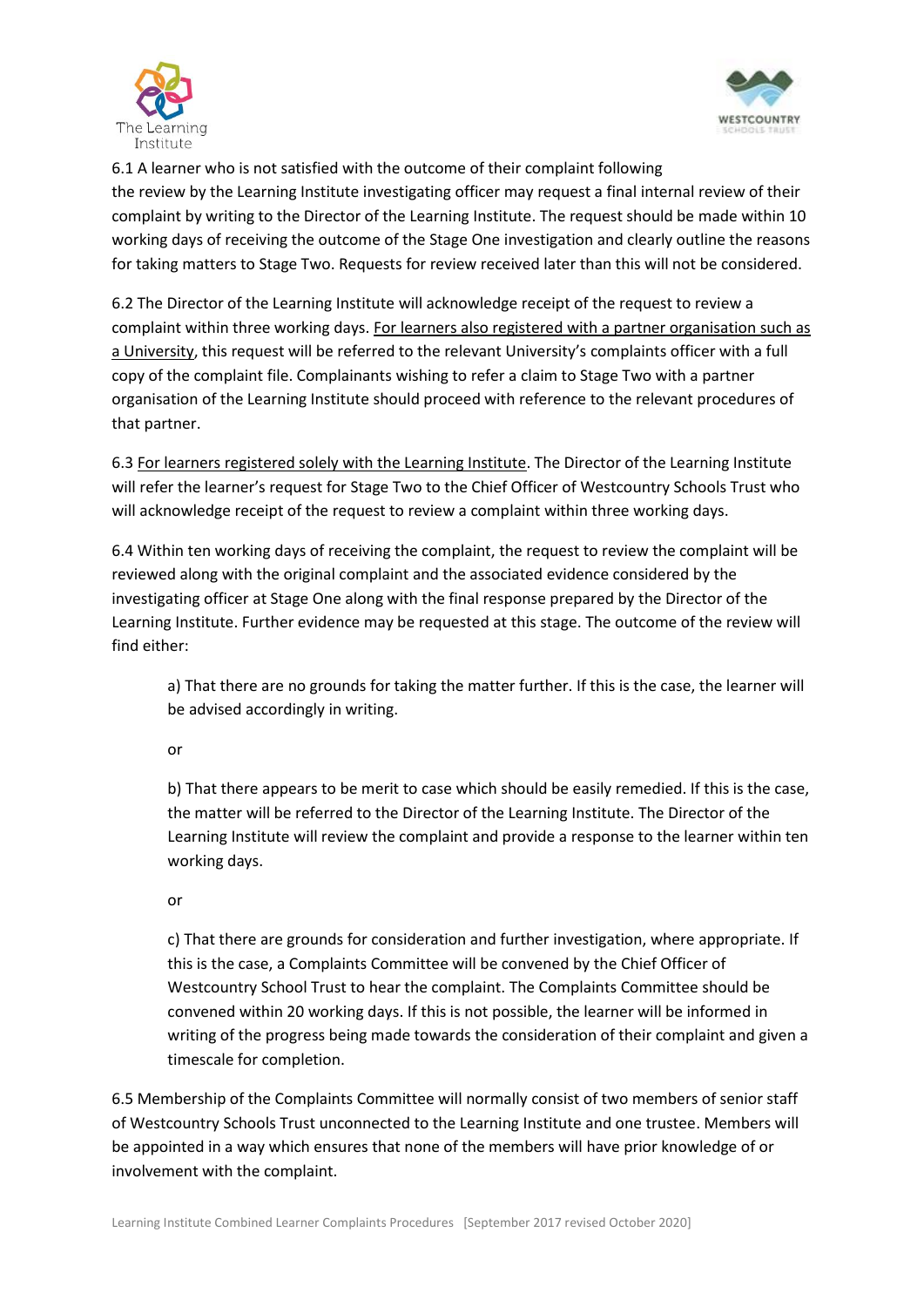



6.6 The learner may be accompanied by a representative, who may participate in the proceedings. Other parties to the complaint may also be invited to attend the meeting

6.7 The guidelines for the Complaints Committee meeting will normally follow the format set out in the Appendix 1.

6.8 The outcome of the Committee, including details of any remedies proposed, will be sent in writing by the Chief Officer of Westcountry Schools Trust to all parties within 10 working days of the Committee. If the complaint is considered justified, the learner will be informed of the action taken to resolve or redress the complaint. If the complaint is not upheld, then the learner will receive an explanation of the reason for this decision.

6.9 The Stage Two Complaints Committee forms the final stage of the Learner Complaints Procedure, therefore, the learner will be issued with a Completion of Procedures letter.

# **7. Beyond Stage Two - national bodies which a complainant can approach**

7.1 A learner who is not satisfied with the outcome of the learner complaints procedure managed by the Learning Institute, Westcountry Schools Trust or any relevant partner organisation may request that the Office of the Independent Investigating officer (OIA) reviews the case. This may be done by completing the OIA scheme application form.

7.2 Where a case is considered eligible, the OIA will provide independent adjudication on the resolution of complaints, once the University's internal procedures have been exhausted.

7.3 Learners on initial teacher training programmes may also request that the Department for Education reviews the case if they are not satisfied with the outcome at Stage Two.

7.4 Apprentices may also request that the Education and Skills Funding Agency reviews the case if they are not satisfied with the outcome at Stage Two.

# **8. Costs and Remedies**

8.1 The Learning Institute and University partners according to their own procedures will meet the reasonable costs incurred by a learner in bringing a successful complaint. This may include any travelling expenses a learner incurs in travelling to any committee meeting where this takes place outside semester time. It will not include costs of any legal advice the learner may choose to take.

8.2 Remedies for complaints include, but are not limited to, an apology, recommendation for

internal mediation, recommend that the case is referred for consideration by a Board of Examiners, alterations to a process or to a service provided by the Learning Institute and/or University partner and, exceptionally, compensation for loss or damage suffered. The Learning Institute seeks to ensure that any remedies proposed are reasonable and appropriate to the nature and circumstances of the complaint.

# **9. Monitoring**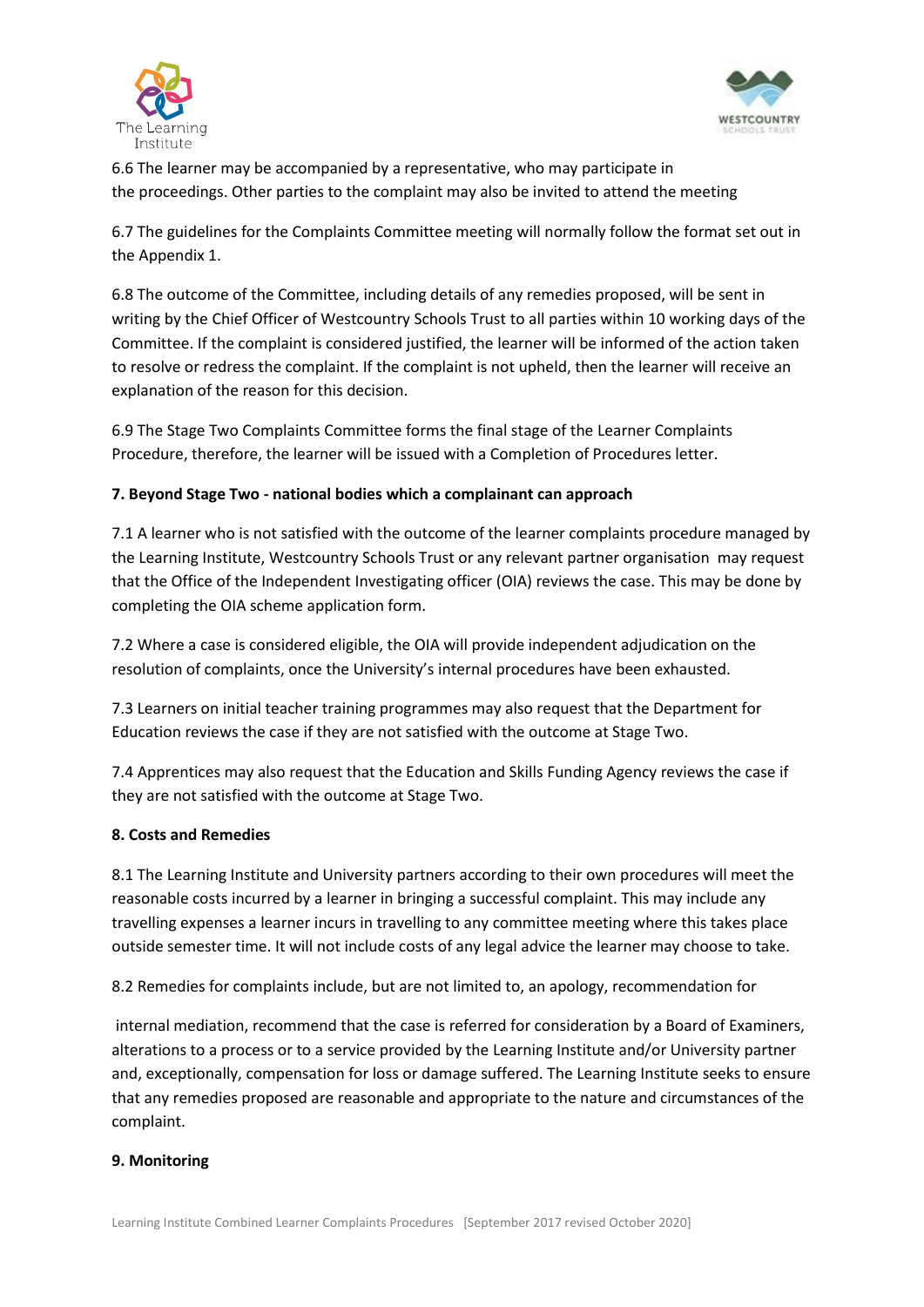



9.1 The investigating officer within the Learning will make an annual report to the Director of the Learning Institute. Complaints will be monitored according to the gender, ethnicity, age and any disability of learners.

#### **10. Advice and Support**

10.1 For any queries in respect of the learner complaints procedure, please contact the Director of the Learning Institute.

10.2 The Learning Institute recognises that making a complaint can be stressful and burdensome for all parties involved. Learners are therefore advised to seek advice and guidance before making a complaint from the relevant Students' Union or a pastoral tutor.

#### **11. Review**

The Learning Institute Governing Board is responsible for the periodic review of this Policy.